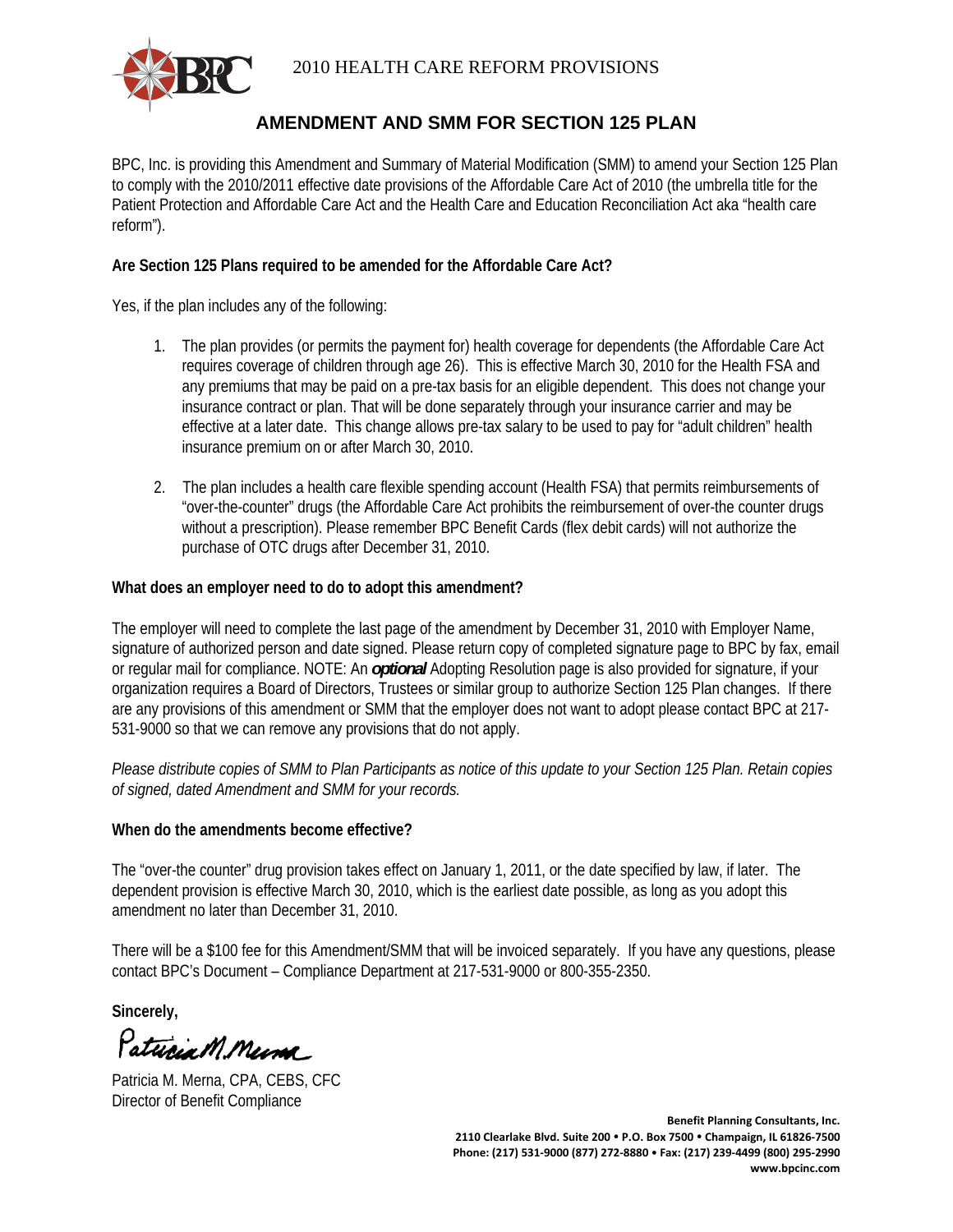## SECTION 125 PLAN AMENDMENT

#### **ARTICLE I PREAMBLE**

- 1.1 **Adoption and effective date of amendment.** The Employer adopts this Amendment to the Employer's Section 125 Plan ("Plan") to reflect certain provisions of the Affordable Care Act of 2010 (the Patient Protection and Affordable Care Act and the Health Care and Education Reconciliation Act). The sponsor intends this Amendment as good faith compliance with the requirements of these provisions. This Amendment shall be effective on or after the date the Employer elects in Section 2.1 below.
- 1.2 **Supersession of inconsistent provisions.** This Amendment shall supersede the provisions of the Plan to the extent those provisions are inconsistent with the provisions of this Amendment.
- 1.3 **Construction.** Except as otherwise provided in this Amendment, any reference to "Section" in this Amendment refers only to sections within this Amendment, and is not a reference to the Plan. The Article and Section numbering in this Amendment is solely for purposes of this Amendment, and does not relate to any Plan article, section or other numbering designations.

#### **ARTICLE II ELECTIONS**

2.1 **Effective Date for Article III.** The provisions of Article III, unless otherwise indicated are effective as of March 30, 2010.

#### **ARTICLE III MISCELLANEOUS PROVISIONS**

3.1 **Change in Reimbursement.** Effective January 1, 2011, or the date specified by law, if later, the Plan's definition of "Medical Expenses" under the Health Flexible Spending Account is amended by the addition of the following:

Notwithstanding anything in the Plan to the contrary, a Participant may not be reimbursed for the cost of any medicine or drug that is not "prescribed" within the meaning of Code Section 106(f) or is not insulin.

3.2 **Dependent.** The Plan's definition of "Dependent" is amended by the addition of the following:

**"Dependent"** shall include any child of a Participant who is covered under an Insurance Contract, as defined in the Contract, or under the Health Flexible Spending Account as allowed by reason of the Affordable Care Act.

A Participant's "Child" includes his natural child, stepchild, foster child, adopted child, or a child placed with the Participant for adoption. An Employee's Child will be an eligible Dependent until reaching the limiting age of 26, without regard to student status, marital status, financial dependency or residency status with the Participant or any other person. When the child reaches the applicable limiting age, coverage will end at the end of the calendar year.

The phrase "placed for adoption" refers to a child whom the Participant intends to adopt, whether or not the adoption has become final, who has not attained the age of 18 as of the date of such placement for adoption. The term "placed" means the assumption and retention by such Participant of a legal obligation for total or partial support of the child in anticipation of adoption of the child. The child must be available for adoption and the legal process must have commenced.

3.3 **Dependent.** The Plan's Change in Status provisions are amended by the addition of the following:

Notwithstanding anything in this Section to the contrary, the gain of eligibility or change in eligibility of a child up to the end of the year in which a child attains age 26, as allowed under Code Sections 105(b) and 106 and IRS Notice 2010-38, shall qualify as a change in status.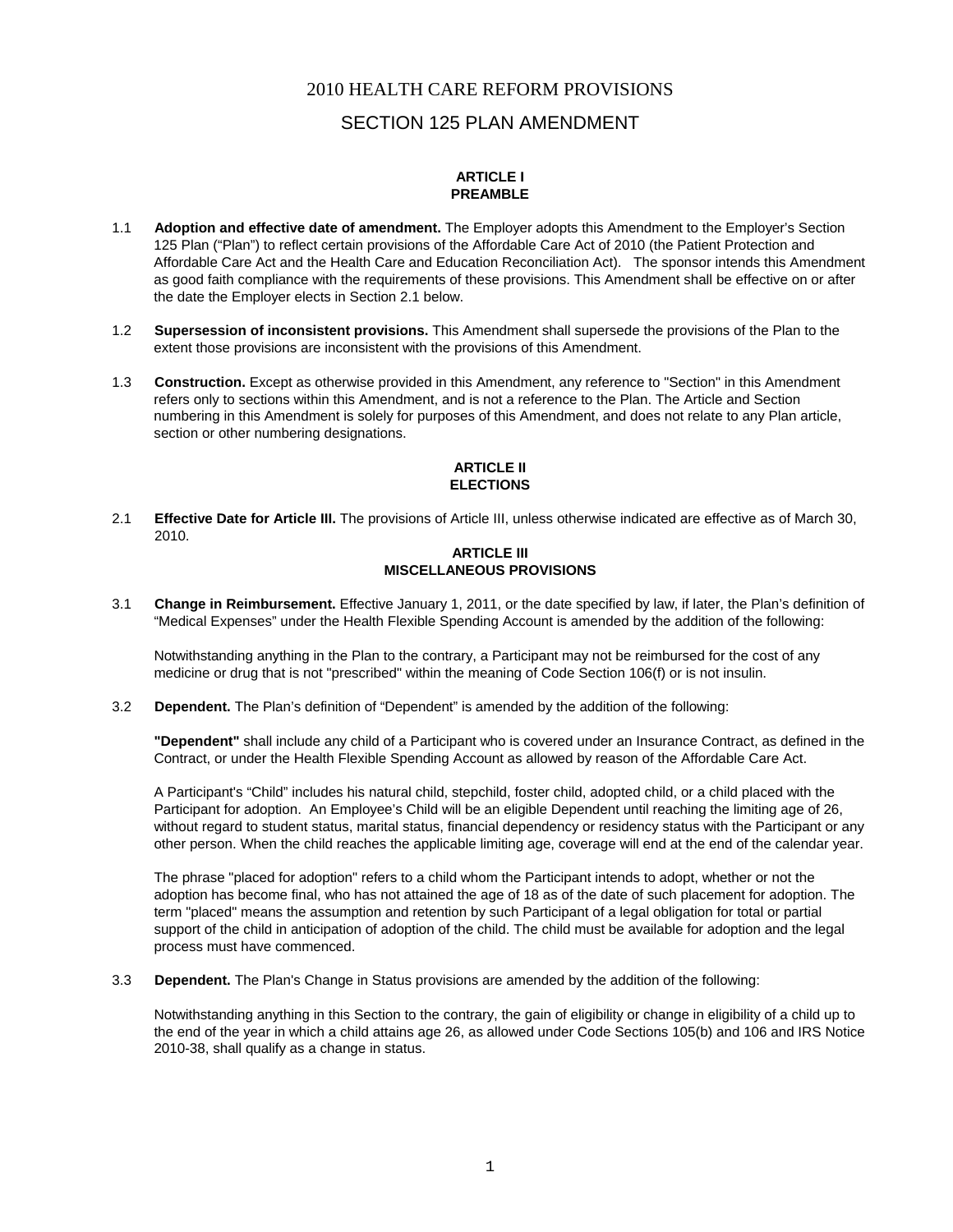This amendment has been executed this \_\_\_\_\_\_\_\_\_\_\_\_\_\_\_\_\_\_\_ day of \_\_\_\_\_\_\_\_\_\_\_\_\_\_\_\_\_\_\_\_\_\_\_\_\_\_\_\_\_\_\_\_, 2010.

**Name of Employer Sponsoring Section 125 Plan:** 

**By:** 

 **AUTHORIZED SIGNATURE OF EMPLOYER** 

[*print name/title*]

*Please return a signed copy of this page and the Certificate of Corporate Resolution (if applicable) to BPC by fax to 217-239-4499 or by email at docdeptbenefits@bpcinc.com. If you prefer to return a copy by mail, please send to:* 

 $\mathcal{L}_\text{max}$  , and the set of the set of the set of the set of the set of the set of the set of the set of the set of the set of the set of the set of the set of the set of the set of the set of the set of the set of the

**BPC, Inc. - P. O. Box 7500, Champaign, IL 61826-7500**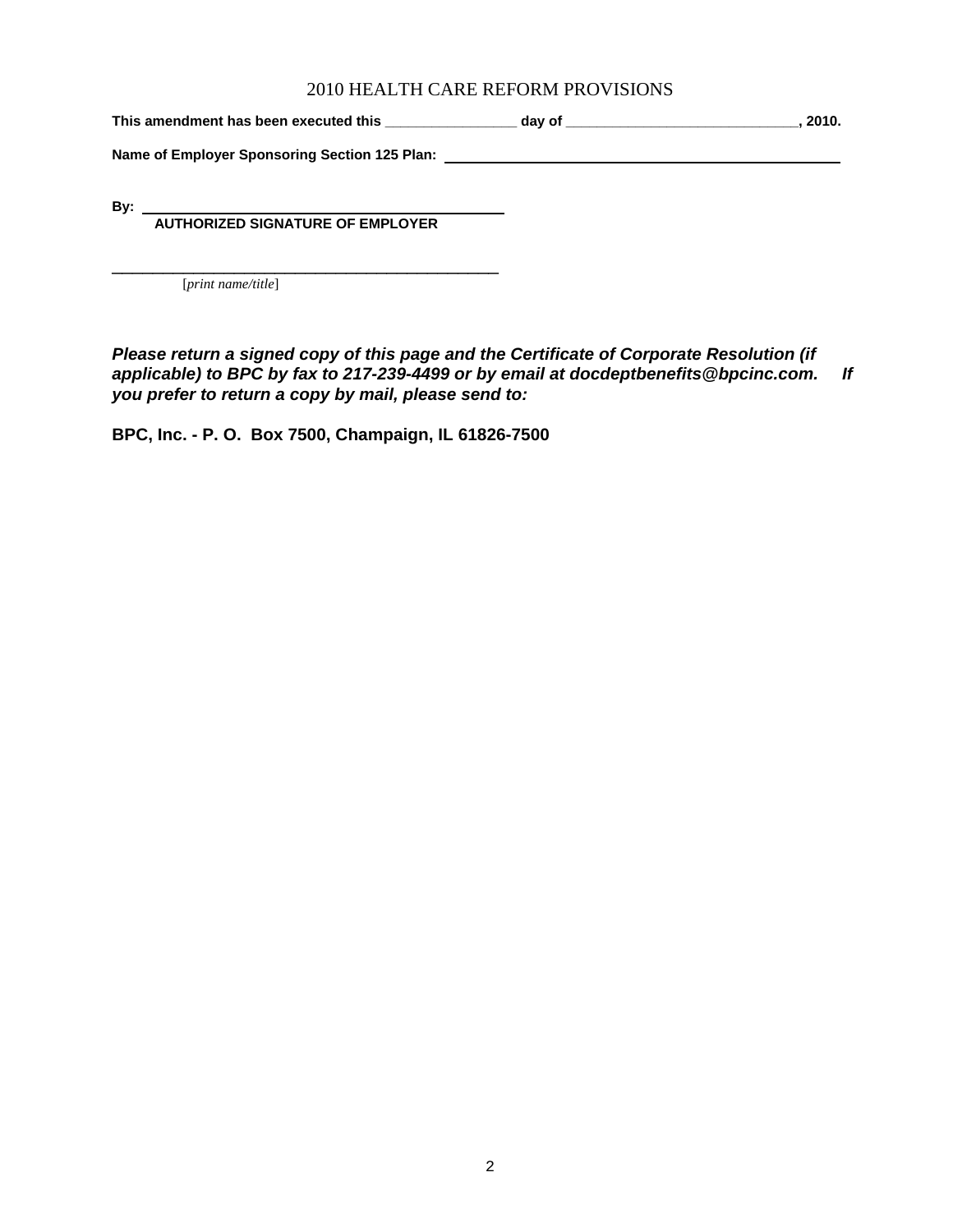# **CERTIFICATE OF ADOPTING RESOLUTION**

| The undersigned authorized representative of                                               | (the Employer) |
|--------------------------------------------------------------------------------------------|----------------|
| hereby certifies that the following resolutions were duly adopted by Employer on           |                |
| 2010, and that such resolutions have not been modified or rescinded as of the date hereof; |                |

 RESOLVED, that the Amendment to the Employer's Section 125 Plan (the Amendment) is hereby approved and adopted, and that an authorized representative of the Employer is hereby authorized and directed to execute and deliver to the Administrator of the Plan one or more counterparts of the amendment.

 The undersigned further certifies that attached hereto is a copy of the Amendment approved and adopted in the foregoing resolution.

 $\overline{a}$ 

Date:

Signed:

[*print name/title*]